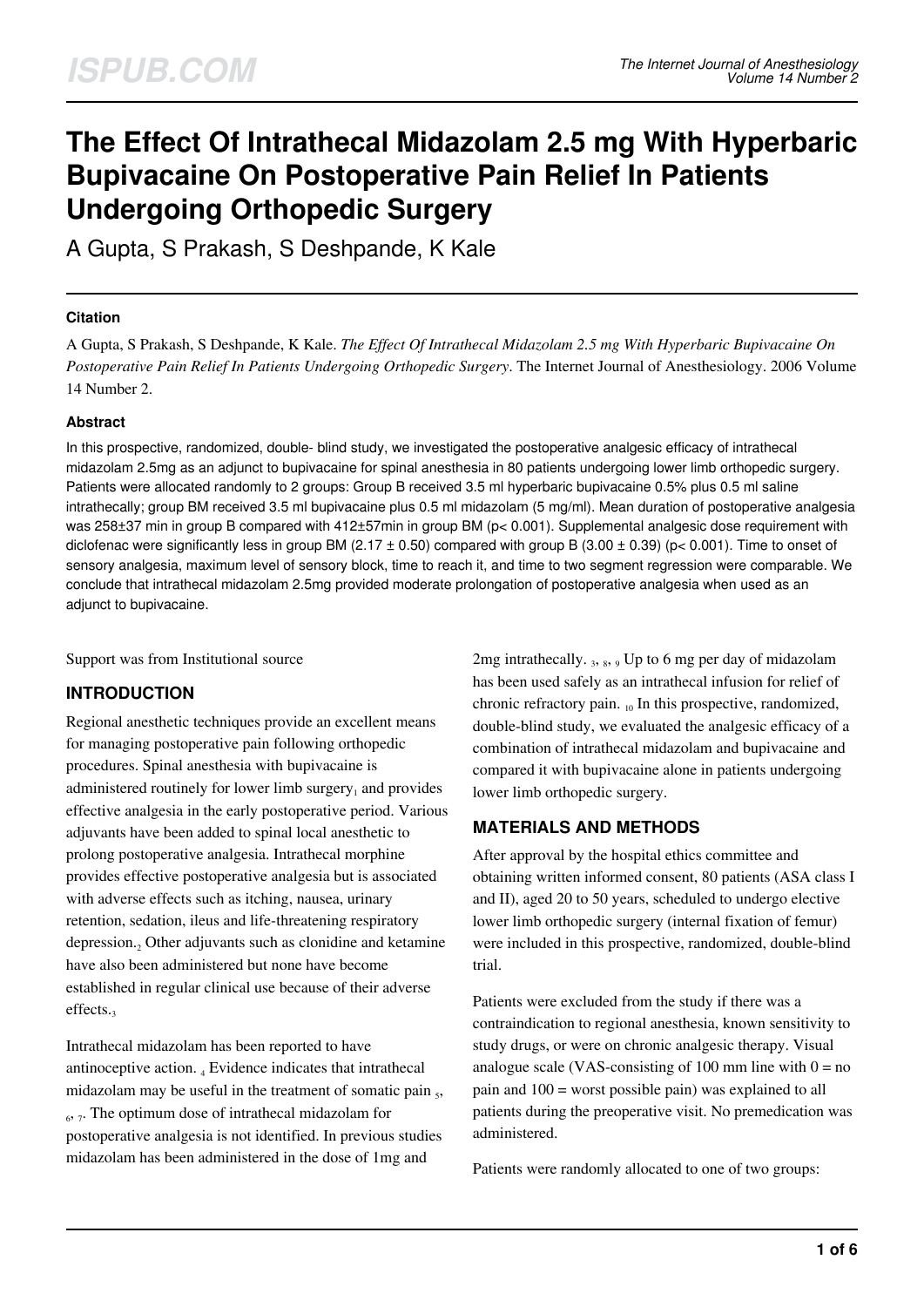Group B  $(n = 40)$  received 3.5 ml hyperbaric bupivacaine 0.5% plus 0.5 ml saline 0.9% intrathecally; group BM ( $n =$ 40) received 3.5 ml hyperbaric bupivacaine 0.5% plus 0.5 ml preservative free midazolam (5 mg/ml). Active and placebo solutions were prepared by a second anesthesiologist otherwise uninvolved with the case. The anesthesiologist performing the block and postoperative assessments was blinded to the solution administered.

Monitoring was established with electrocardiography, pulse oximetry and non-invasive blood pressure measuring device. A 16 gauge intravenous canula was sited and a preload of 10 ml/kg of lactated Ringer's solution was administered. Dural puncture was performed at the lumbar 3-4 inter space in the sitting position using a 25G spinal needle. The patients were immediately placed in the supine position after intrathecal administration of the study drugs.

Time to onset of analgesia at the dorsum of foot, maximum level of sensory block and the time required to achieve it were noted. The observations were assessed by loss of sharp sensation to pinprick with a short-beveled needle at 2 min intervals for 15 min after intrathecal injection and subsequently at 10 min intervals intraoperatively. Time to two segment regression of analgesia was recorded. The level of sedation, oxygen saturation, respiratory rate, and blood pressure were recorded every 10 min during the surgery. The level of sedation was assessed every hour for six hours following arrival in the recovery room by using the sedation score described by Chernik et al  $_{11}$  (wide awake = 0; sleeping comfortably, responding to verbal commands  $= 1$ ; deep sleep, but arousable  $= 2$ ; deep sleep, not arousable  $= 3$ ). Postoperatively, in addition to the above, VAS score was noted at 4, 6, 12 and 24 h from the institution of block.

Rescue analgesia was administered when VAS score was ? 4 with 1 mg/kg diclofenac sodium intramuscularly. If satisfactory analgesia was not achieved, 1 mg/kg tramadol was administered intravenously. Time to first analgesic (time between intrathecal injection and first administration of rescue analgesic) and the total number of analgesic doses required in the first 24 h postoperatively were recorded.

Duration of motor block, time to first micturition, side effects (nausea, vomiting, shivering, urinary retention), neurological deficits and post dural puncture headache were recorded.

Statistical Analysis: Data was analyzed on Stata version 5.0 (1997). Parametric and nonparametric observations were

analyzed using two sample test, Mann- Whitney test or Chisquare test, as appropriate.  $P < 0.05$  was considered as statistically significant.

## **RESULTS**

The two groups of patients were comparable with respect to age, height, sex and type of surgery distribution  $(p > 0.05)$ (Table 1). No statistically significant differences were observed in heart rate, arterial blood pressure, respiratory rate, and oxygen saturation between the two groups, both intraoperatively as well as postoperatively.

## **Figure 1**

Table 1: Patient characteristics and duration of surgery

|                           | Group B          | Group BM         |
|---------------------------|------------------|------------------|
| Age (yr)                  | $34.9 \pm 8.5$   | $36.4 \pm 8.8$   |
| Height (cm)               | $160.6 \pm 5.7$  | $162.5 \pm 5.8$  |
| Sex (M: F)                | 32.8             | 33:7             |
| Duration of surgery (min) | $142.9 \pm 31.9$ | $146.4 \pm 29.7$ |

Values are mean ± SD.

Time to onset of sensory analgesia, maximum level of sensory block, time to reach it, and time to two segment regression were not statistically significant between the two groups;  $p > 0.05$  (Table 2).

## **Figure 2**

Table 2: Characteristics of spinal blockade.

|                         | Group B          | Group BM         | p value |
|-------------------------|------------------|------------------|---------|
| Onset of sensory        | $3.0 \pm 0.7$    | $2.9 \pm 0.7$    | 0.750   |
| analgesia (min)         |                  |                  |         |
| Maximum sensory level   | T7 (T6-T8)       | T7 (T6-T8)       |         |
| (thoracic dermatome)    |                  |                  |         |
| Time to achieve maximum | $9.8 \pm 0.9$    | $9.6 \pm 1.0$    | 0.19    |
| sensory level (min)     |                  |                  |         |
| Time to two segment     | $108.8 \pm 14.7$ | $107.4 \pm 15.3$ | 0.68    |
| regression (min)        |                  |                  |         |
|                         |                  |                  |         |

Values are mean ± SD

Mean time to first administration of rescue analgesia with diclofenac sodium 1mg/kg was 258.3 ± 37.4 min in group B and  $412.1 \pm 57.3$  min in group BM (Table 3). The duration of analgesia in group B was significantly shorter than that in group BM; p < 0.001. (Table 3).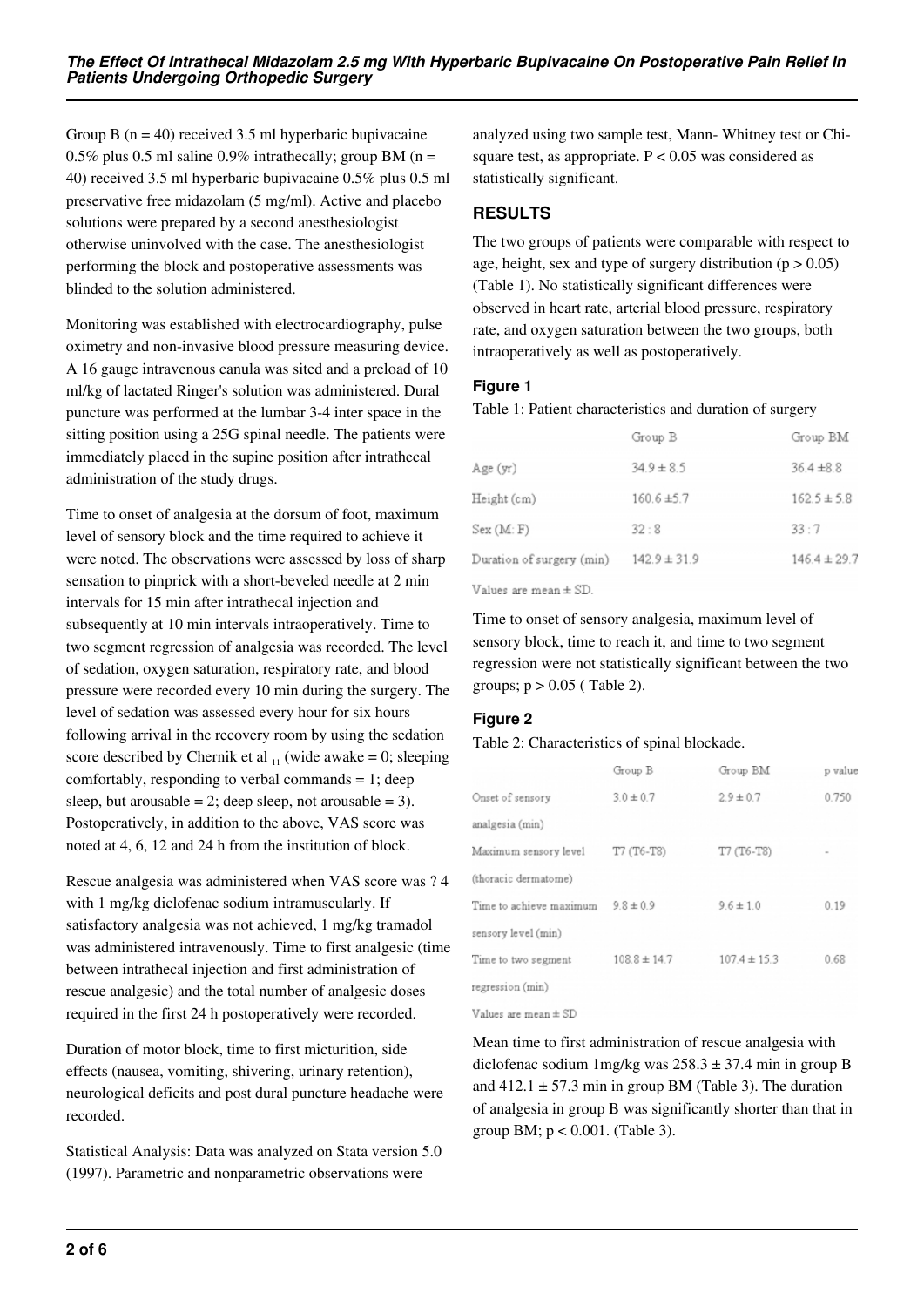## **Figure 3**

Table 3: Time to rescue analgesia, and post operative analgesic requirement in 24 h.

|                     | Group B          | Group BM         | p value |
|---------------------|------------------|------------------|---------|
| Time to rescue      | $258.3 \pm 37.4$ | $412.1 \pm 57.3$ | 0.001   |
| analgesic (min)     |                  |                  |         |
| 24h diclofenac dose | $3.0 \pm 0.4$    | $2.2 \pm 0.5$    | 0.001   |
| requirement (n)     |                  |                  |         |
| 24h tramadol dose   | 3                | 1                | 0.01    |
| requirement (n)     |                  |                  |         |
|                     |                  |                  |         |
|                     |                  |                  |         |

Values are mean ± SD

Patients in group B required significantly greater number of doses of rescue analgesia  $(3.0 \pm 0.4)$  compared with group BM ( $2.2 \pm 0.5$ ); p < 0.001. Three patients in group B and one patient in group BM required additional analgesia with tramadol (Table 3). Mean visual analogue scores at 4, 6, 12 and 24 h postoperatively are shown in Table 4.

#### **Figure 4**

Table 4: Post operative visual analogue scores at various time points.

|          | Group B         | Group BM        | p value |
|----------|-----------------|-----------------|---------|
| 4 hours  | $5.78 \pm 1.40$ | $3.0 \pm 0.96$  | 0.001   |
| 6 hours  | $3.55 \pm 1.06$ | $5.20 \pm 1.41$ | 0.001   |
| 12 hours | $3.93 \pm 1.40$ | $3.35 \pm 1.56$ | 0.08    |
| 24 hours | $3.40 \pm 1.08$ | $2.87 \pm 1.01$ | 0.06    |
|          |                 |                 |         |

Values are mean ± SD

## **Figure 5**

#### Table 5: Intraoperative sedation scores.

| Sedation score | Group B  | Group BM |
|----------------|----------|----------|
| Û              | 23(57.5) | 25(62.5) |
| 1              | 17(42.5) | 15(37.5) |
| 2              | 0        | n        |
| 3              | 0        |          |

Values are numbers (per cent)

lntraoperative and postoperative sedation scores were comparable between the two groups (Table 5).The incidence of emesis, shivering and post dural puncture headache was not statistically different between the groups.

## **DISCUSSION**

Our results confirm the efficacy of intrathecal midazolam in post-operative pain control. The addition of midazolam to intrathecal bupivacaine increased the duration of analgesia compared with bupivacaine alone. Previous pre-clinical studies have demonstrated the potential role of spinal benzodiazepine receptors in segmental anti-nociceptive action of intrathecal midazolam. $_{12}$ ,  $_{13}$  Goodchild and Noble  $_5$ conducted early clinical trials in humans. Intrathecal midazolam has been found to be an effective treatment for chronic mechanical low back pain. $_{14}$  The analgesic efficacy of epidural and caudal midazolam in combination with local anesthetics has been assessed for postoperative pain relief in both adults  $_{15}$  and in children.

The present study was carried out to evaluate the efficacy, duration of action and adverse effects, if any, of 2.5 mg midazolam when given with 0.5% bupivacaine by intrathecal route for postoperative analgesia in patients undergoing elective lower limb orthopedic surgery. Time of onset of sensory block, maximum level of block and time taken for maximum cephalic spread were not affected after addition of midazolam to bupivacaine as compared with bupivacaine alone. Similar results have been reported by Batra et al. 3 In our study, the mean time to two segment regression of sensory block was comparable in the two groups. This is in contrast to that reported by Batra et al  $_3$  who found that there was a statistically significant difference between midazolam and bupivacaine groups.

The addition of midazolam 2.5 mg intrathecally prolonged the duration of spinal analgesia to 6.8 hours in our study. Kim & Lee  $_8$  evaluated the postoperative analgesic effects of intrathecal midazolam with bupivacaine following hemorrhoidectomy. The addition of 1 or 2 mg of intrathecal midazolam prolonged the postoperative analgesic effect of bupivacaine by 2 hr and 4.5 hr, respectively, compared with controls. In addition, midazolam treated groups used less analgesic in the first 24 hour after surgery. Their results suggest a dose- dependent effect of intrathecal midazolam.<sub>8</sub>

Valentine et al, assessed intrathecal midazolam for use as a postoperative analgesic when given alone and in conjunction with intrathecal diamorphine in patients scheduled for Cesarean section. Bupivacaine with midazolam showed better analgesia than bupivacaine alone at 1 hr.

Intrathecal midazolam 2 mg improved the quality and duration of postoperative pain relief afforded by intrathecal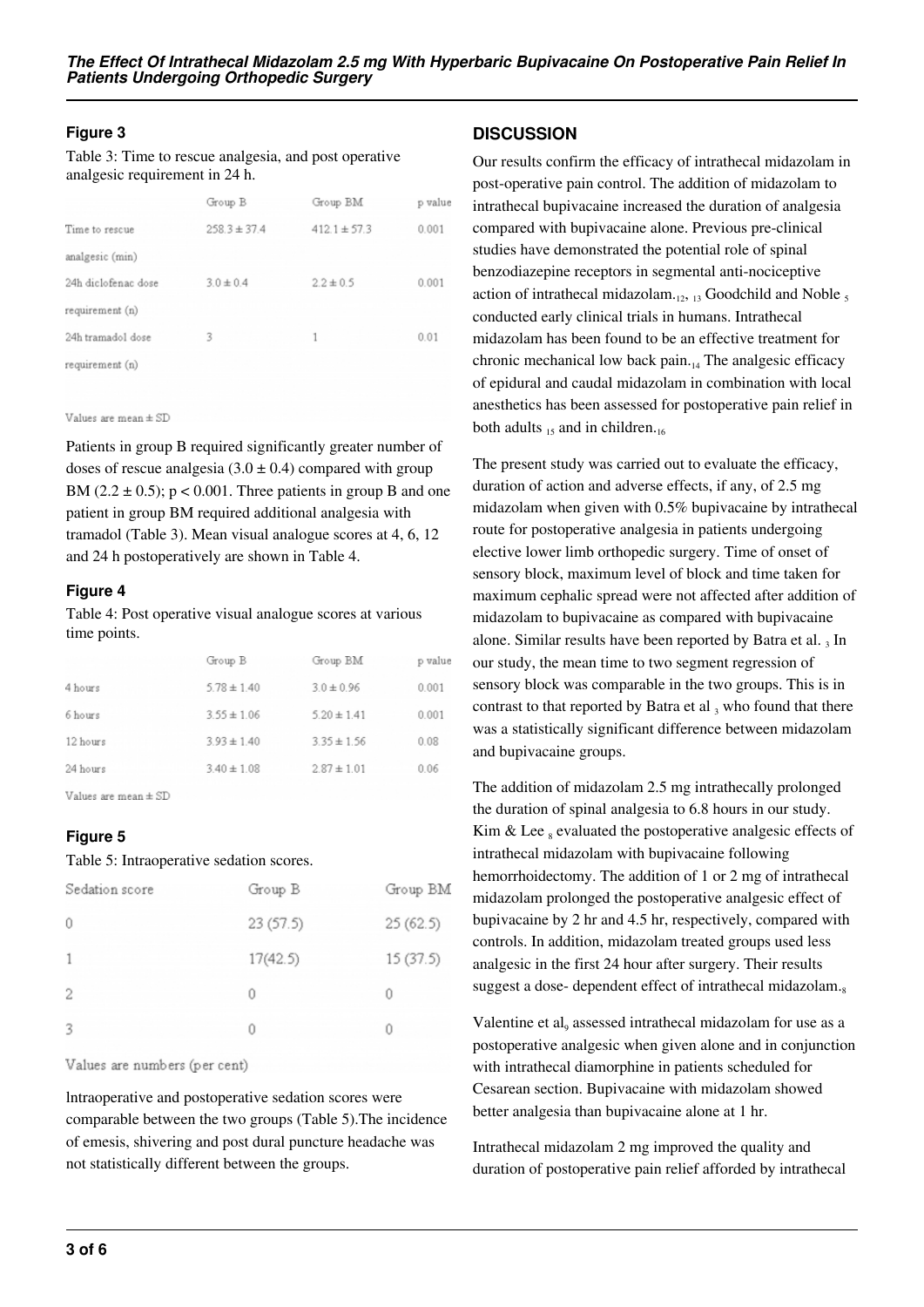buprenorphine and bupivacaine. $_{17}$  Batra et al, reported an increased duration of postoperative analgesia with intrathecal midazolam 2mg and bupivacaine in 30 patients undergoing knee arthroscopy. All patients received rescue analgesia in the control group at a mean duration of  $258 \pm$ 46.8 min whereas only one patient in midazolambupivacaine group required supplemental analgesia within this period.3 Intrathecal midazolam 2mg provided a moderate prolongation of postoperative analgesia when used as an adjunct to bupivacaine in patients undergoing Cesarean delivery.18 In addition, intrathecal midazolam, 1mg and 2mg, decreased postoperative nausea and vomiting. $_{18}$ 

Sedation was not observed in any patient. Previous studies have similarly not observed sedation in patients following administration of intrathecal midazolam.<sub>3</sub>, 14Sedation has been reported with higher doses of epidural midazolam  $(75-100 \text{ µg})$ . 19

The postoperative supplemental analgesic requirement was significantly less in the bupivacaine – midazolam group compared with bupivacaine group. Other workers have similarly reported that patients who received intrathecal or epidural midazolam required less analgesic medication in 24 hours postoperatively.  $_8$ ,  $_9$ ,  $_{15}$ ,  $_{16}$ 

A serious risk of intrathecal administration of any drug is its neurotoxicity. Studies in animals have revealed no neurotoxic effects,  $_{12}$ ,  $_{20}$ ,  $_{21}$  though two other studies  $_{22}$ ,  $_{23}$ observed signs of neurotoxicity. No clinical signs of neurotoxicity in humans have yet been reported.  $_5$ ,  $_8$ ,  $_{14}$ In a cohort study investigating safety in 547 patients, administration of intrathecal midazolam 2mg did not increase the occurrence of neurologic symptoms.  $_{24}$ 

In conclusion, post operative analgesia was prolonged with intrathecal midazolam 2.5 mg when used as an adjunct to bupivacaine as evidenced by significantly longer time to first rescue analgesia and lower VAS scores. There were no adverse effects.

# **CORRESPONDENCE TO**

Dr. Smita Prakash C- 17 HUDCO Place New Delhi-110049 Phone: 91 11 26253523 Email: drsunilprakash@gmail.com

## **References**

1. Raeder LB,Ashburn M,Caplan RA. Practice guidelines for acute pain management in periopertive setting: A report by American Society of Anaesthesiologist Task Force on pain management, acute pain section.Anaethesiology,1995; 82:1071

2. Cousins MJ and Mathes LE. Intrathecal and epidural opioids. Anesthesiology, 1984; 61 (3): 275- 310. 3. Batra YK, Jain K, Chari P et al. Addition of intrathecal midazolam to bupivacaine produces better post operative analgesia without prolonging recovery. Int J Clin Pharmacol Ther 1999; 37 (10): 519-527.

4. Niv D, Whitwam JG, Loh L. Depression of nociceptive sympathetic reflexes by intrathecal administration of midazolam. Br J Anaesth, 1983; 55: 541-547.

5. Goodchild CS, Noble J. The effect of intrathecal midazolam on sympathetic nervous system reflexes in man: pilot study. Br J Clin Pharmacol, 1987; 23: 279- 285. 6. Edwards M, Serrao MJ, Goodchild CS. On the mechanism by which midazolam causes spinally mediated analgesia. Anesthesiology, 1990; 73 (2): 273- 277.

7. Mallinovsky J M, Cozian A, Lepage J Y, et al. Ketamine and midazolam neurotoxicity in the rabbit. Anaesthesiology 1991; 75 (1): 91-97.

8. Kim MH, Lee YM. Intrathecal midazolam increases the analgesic effects of spinal blockade with bupivacaine in patients undergoing haemorrhoidectomy. Br J Anaesth, 2001; 86 (1): 77-79.

9. Valentine MJ, Lyons G, Bellamy MC. The effect of intrathecal midazolam on postoperative pain. European Journal of Anaesthesiology 1996; 13: 589-593. 10. Long term intrathecal administration of midazolam and

clonidine. Clin J Pain, 1996; 12 (1): 63-68. 11. Chernik DA, Gilling D, Taine H. Validity and reliability of the observer's assessment of alertness /sedation scale: study with intravenous midazolam. J Clin Psychol Pharmacol, 1990; 10: 244-257.

12. Serrao JM, Mackenzine, Goodchild CS, Gent JP. Intrathecal midazolam in the rat: an investigation of possible neurotoxic effects. European Journal of Anaesthesiology 1990; 7: 115-122.

13. Nishiyama T, Hanaoka K. Midazolam can potentiate the analgesic effects of intrathecal bupivacaine on acute thermal- or inflammatory- induced pain. Anesth Analg 2003; 96: 1386-1391.

14. Serrao Jt, Marks RL, Morley SJ, Goodchild CS. Intrathecal midazolam for the treatment of chronic mechanical low back pain: a controlled comparison with epidural steroid in a pilot study. Pain, 1992; 48: 5-12. 15. Nishiyama T, Yokoyama AT, Odaka Y, Kanishi H, Gotol SG. Midazolam improves postoperative epidural analgesia with continuous infusion of local anaesthetics. Can J Anaesth, 1998; 46: 551-555.

16. Naguib M, Gammal EL, Elhattah YS, Mohamed S. Midazolam for caudal analgesia in children: comparison with caudal bupivacaine. Can J Anaesth, 1995;  $42(9)$ : 758-764.

17. Shah FR, Halbe AR, Panchal ID, Goodchild CS. Improvement in postoperative pain relief by the addition of midazolam to an intrathecal injection of buprenorphine and bupivacaine. Eur J Anaesthesiol 2003; 20: 904-910. 18. Prakash S, Joshi N, Gogia AR, Prakash S, Singh R. Analgesic Efficacy of Two Doses of Intrathecal Midazolam with Bupivacaine in Patients Undergoing Cesarean Delivery. Reg Anesth Pain Med, 2006; 31: 221-226.

19. Nishiyama T, Hirasaki A, Odaka Y, et al. Epidural midazolam with bupivacaine: optimal dose for postoperative pain relief. Masui, 1992; 41(7): 1113-1118.

20. Johansen. Anaesth Analg 2004. Johansen MJ, Gradert TL, Satterfield WC, et al. Safety of continuous Intrathecal midazolam in the sheep model. Anesth Analg 2004; 98: 1528-1535.

21. Bahar M, Cohen ML, Grinshpon Y, Chanimov M. Spinal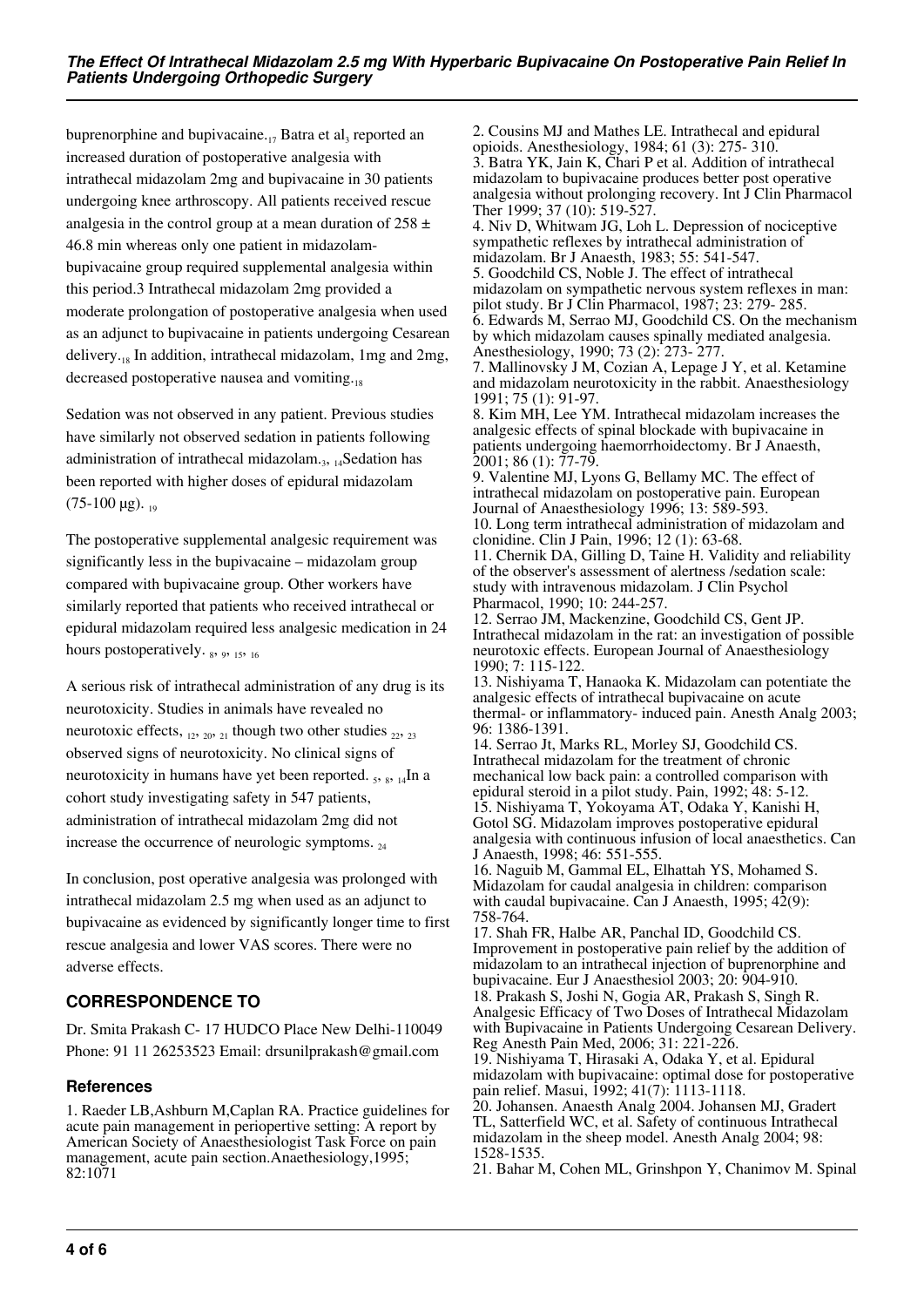anaesthesia with midazolam in the rat. Can J Anaesth. 1998; 44: 208- 215.

22. Malinowsky JM, Cozian A, Lepage JY, Mussini JM, Pinaud M, Souron R. Ketamine and midazolam neurotoxicity in the rabbit. Anesthesiology 1991; 75: 91-97. 23. Svensson BA, Welin M, Gordh T Jr, Westman J.

Chronic subarachnoid midazolam (Dormicum) in the rat; morphologic evidence of spinal cord neurotoxicity. Reg Anesth 1995; 20: 426-434.

24. Tucker AP, Lai C, Nadeson R, Goodchild CS. Intrathecal midazolam I: a cohort study investigating safety. Anesth Analg. 2004; 98: 1512-20.